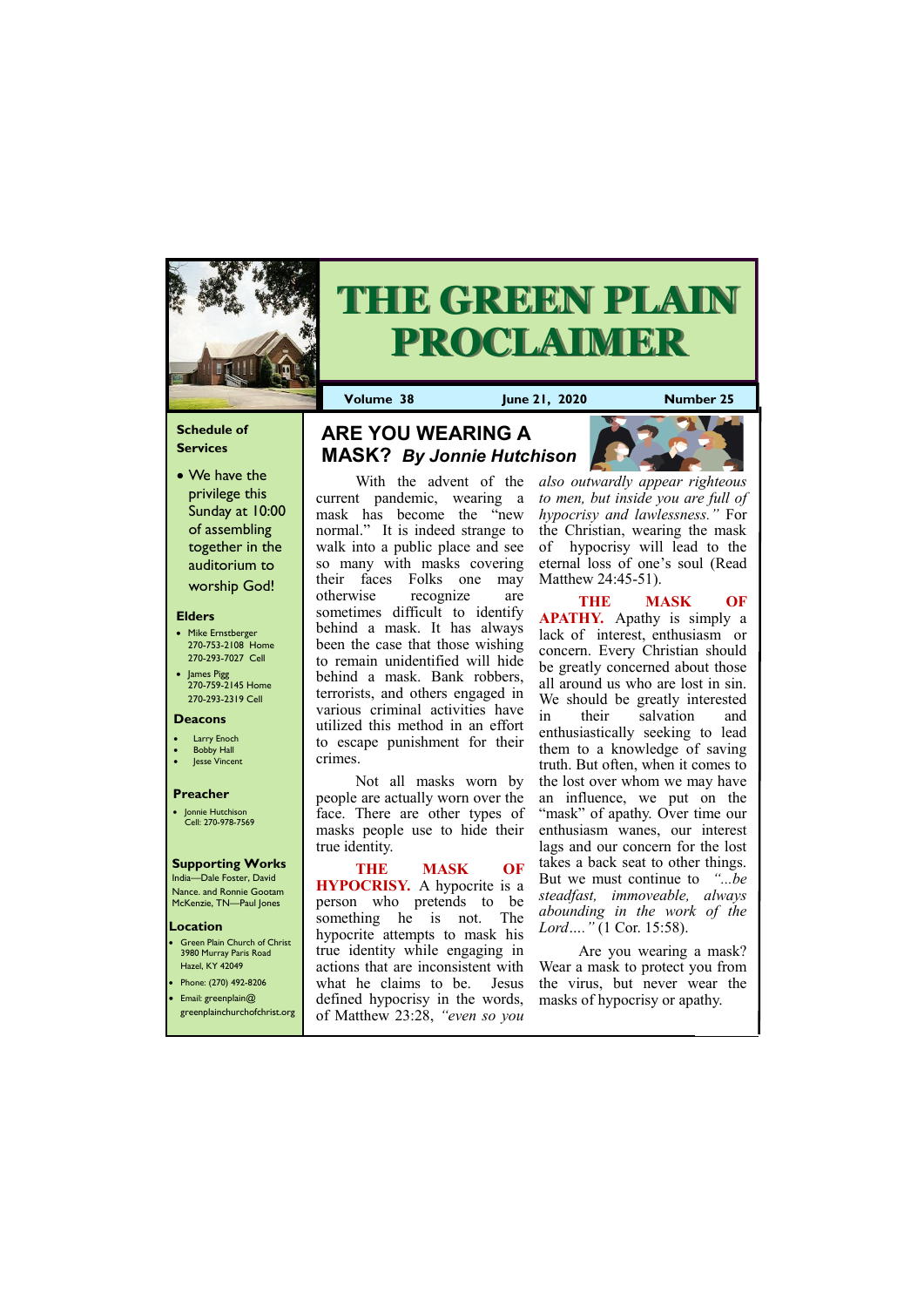## NEWS AND NOTES

*REMEMBER IN PRAYER: Green Plain members*: Remember Faye Travis, Peggy Jarvis, Rex Enoch, Mary Crutchfield, Joanne Barnes, Maxine Pool, Hayes and Marjorie Grady, Jim Fielder, Griselda Adams, Larry Enoch, Jesse & Mary Vincent, Carolyn Byars and Dave & Ann Thompson. **Family and Friends:** Jenne Pool, Teresa Tacker, Betty Pond, Bryan White, Meredith Enoch, Kenneth Mizell, Jim Hutson, Janice Canter, Maryanne Pedigrew, Dale Foster, Andrea Phillips, Donald and Dorothy Cook, Pat Hocking, Sandra Cook Downs and Sam White. Please continue to pray for each of these and for those tending to their needs as well as the leaders of our nation in this time of crisis.

- Until further notice we will continue to meet for worship at 10:00 am each Sunday morning. At this time we will not meet for evening worship or Wednesday Bible classes.
- **OUR SYMPATHY** is extended to Rex and the family, and friends of Margrette Enoch who passed from this life last week. Margrette and Rex have been pillars in the Green Palin congregation for many years and we will certainly miss Margrette who served God and the congregation faithfully in a variety of ways. A memorial service will be announced at a later date.
- **GUEST SPEAKER:** David Nance will be with us today with a report of the ongoing work in the nation of India. Please continue to pray for this good work.
- **PANTRY ITEMS June 2020: 7—Baked Beans; 14—Peanut Butter; 21—Corn ; 28— Canned Meats.** Please bring any additional items you wish for the "blessing box" which is located next to the breezeway on the north side of the building.
- **See our Facebook page** for announcements, updates and articles. Access to past editions of this bulletin are available on our website at http://greenplainchurchofchrist.org.
- **Mission Work:** Please continue to pray for the preachers this congregation is supporting in India and for Dale Foster, Ronnie Gootan, David Nance, Mike Kiser, Arnold Gerson and Paul Jones in their respective works.
- **June 2020 Anniversaries:** 16th**—**Teresa & Larry Enoch; 17th—James & Jan Pigg; 21st— Peggy & Perry Jarvis; 25th—Mary & Jim Lowrie; **Birthdays:** 10th—Griselda Adams; 12th— LaDawn Hale. Let us know if we have left anyone out.
- The answer to the turmoil seen in our nation and around the world today is the gospel of Christ!

# **Page 2**

**ONLINE SPIRITUAL RESOURCES Gospel Broadcasting Network https://gbntv.org/ World Video Bible School https://store.wvbs.org/wvbs-splashpage.html A Bible Answer https://abibleanswertv.org/ Good News Today http://gnttv.org/ Dexter church of Christ www.facebook.com/Dexterkycoc/ Coldwater church of Christ www.facebook.com/Coldwater-Church-of-Christ-**

> **170296152984011/ and on YouTube In Search of the Lord's Way http://searchtv.org/**



**This Week: Who was the first person ever to commit murder? Who did he kill?**

*Last Week:* Who said, "The Word that God puts in my mouth, that I must speak"?

*Answer:* Balaam (Numbers 22:38).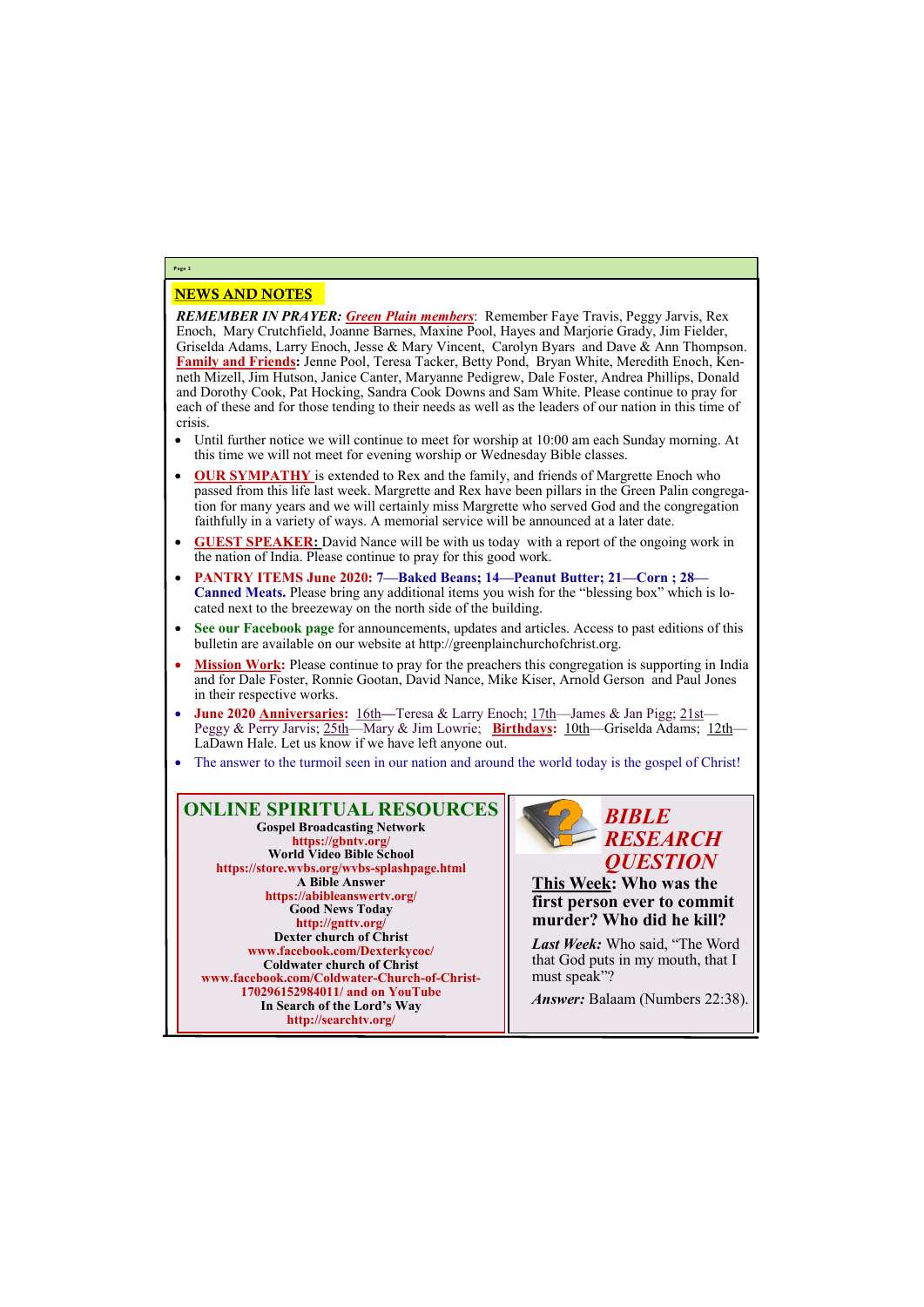#### **Page 3**

## **FINDING PEACE IN THE STORMS OF** *LIFE By Mike Riley*

During a terrible storm on the ocean, a small passenger ship rolled precariously in the roaring tempest. The furniture and anything else that could move was tied down, and the passengers were confined to their bunks for their own safety. Many on board thought the vessel was doomed.

Finally, a passenger who was determined to find out if there was any hope for survival, set out to see the one who was in command. Clinging to the walls and handrails, he made his way to the wavelashed deck, up a ladder, and into the wheelhouse. He noticed that the ship was nearing

land and was between some jagged rocks. It became apparent that the captain was trying to reach the safety of a calm bay up ahead. Knowing he could not make himself heard above the roar of the wind and waves, the captain just turned wordlessly to the worried passenger and smiled. Reassured, the man returned to the others and said, "Don't be afraid. All is well. I've seen the captain's face, and he smiled!"

of hopelessness. But if we will look to our sovereign Captain (Hebrews 2:10 KJV) and commit our way to Him [\(Psalm 37:5\),](http://www.biblegateway.net/cgi-bin/bible?language=english&version=ESV&x=0&y=0&passage=Psalm+37%3A5) we will find peace even in the midst of great turmoil. We can trust Him to bring us through the storm (Mark 4:36-41).

*Master, with anguish of spirit*

*I bow in my grief today; the depths of my sad heart are troubled; O waken and save, I pray!*

When we are battered by the storms of life, we may be tempted to give in to feelings *Peace be still! Peace be still! —Palmer*

*Torrents of sin and of anguish Sweep o'er my sinking soul! And I perish! I perish, dear Master; O hasten, and take* 

*control!*

Peace! Be Still!

*[The winds and the waves shall](http://www.youtube.com/watch?v=xpZ72SzdQno&feature=related) [obey Thy will, Peace be still!](http://www.youtube.com/watch?v=xpZ72SzdQno&feature=related)*

*Whether the wrath of the stormtossed sea, Or demons, or men, or whatever it be,*

*No water can swallow the ship where lies, The Master of ocean and earth and skies;*

*They all shall sweetly obey Thy will,*

# **SALVATION IS "IN CHRIST"!**

*2 Timothy 2:10*

"Therefore I endure all things for the sake of the elect, that they also may obtain the **salva-**

**tion which is in Christ Jesus** with eternal glory." -

*2 Corinthians 5:17*

"Therefore, if anyone is **in Christ,** he is a new creation; old things have passed away; behold,

all things have become new."

*Romans 6:23*

"For the wages of sin is death, but the gift of God is eternal life **in Christ Jesus** our Lord."

### *ARE YOU "IN CHRIST" WHERE SALVATION IS? Read Romans 6:3-5*